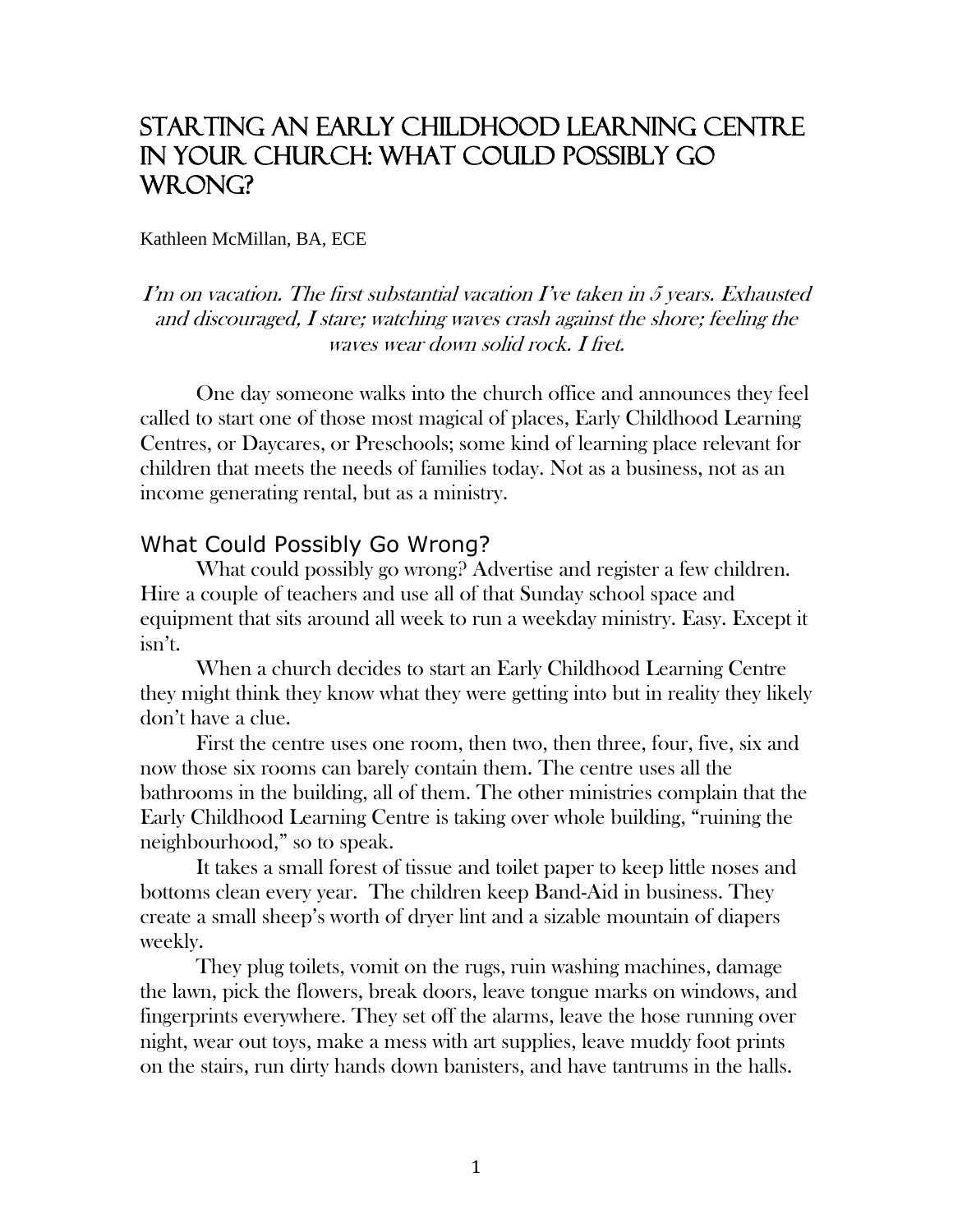The leadership of a church with an Early Childhood Learning Centre might advise, "Don't let anyone talk you into doing this! It's a terrible idea! Your building will never be the same again. It will be one headache after another." Don't get members of the congregation started on daycare! Why would the church encourage women to work outside of the home when they should be looking after their own children? Why would a church want a revolving door of people coming and going through the building every day?

The church will have to hire staff and possibly fire some. The staff will love people and they will leave them. Especially the children. They will spend the early years of their life with the staff and then leave them for other teachers.

If the church decides to start an Early Childhood Learning Centre, the staff is going to get their hearts ripped out a few times. And the people who may hurt them most may be members of the Christian community. Not everyone will "get it," not everyone will agree with this ministry. Some will even vehemently disagree.

If church members think spilled paint is messy wait until the church gets involved in this kind of ministry. It's messy with a capital M in ways they have not imagined. Imagine the time the staff tells a mother they are concerned about her child's mental health and she doesn't take it very well. Or the time the church hosts a funeral for one of the children who dies of cancer. Or what about the time the staff navigates through an affair that occurs between two parents of children at the centre? Fun stuff!

There will be times where the church wonders, "What were we thinking?!" Whose idea was this anyway?!" We can't do this!" It's true, the church can't do this but the church knows Someone who can. In fact, a church should not start an Early Childhood Learning Centre without Him.

The centre leadership is going to have sleepless nights and hectic days. Worry after worry. Will we meet our budget? What's broken and how will we fix it? How can we help Johnny reach his potential without sacrificing the sanity of his teachers? How can we accept one more child with high needs without sacrificing the peace of the other children? Will Susy's parents make it through their personal struggles? There is new leadership on the board? Will we have to start all over convincing these new leaders that an Early Childhood Learning Centre is an important ministry? Did the Centre staff clean up well enough on Friday for the Sunday morning children's ministry? These are some of the real challenges running an Early Childhood Learning Centre as a church ministry.

Before a church starts an Early Childhood Learning Centre there are two questions to explore. The first question is, "Why?" At the end of the day,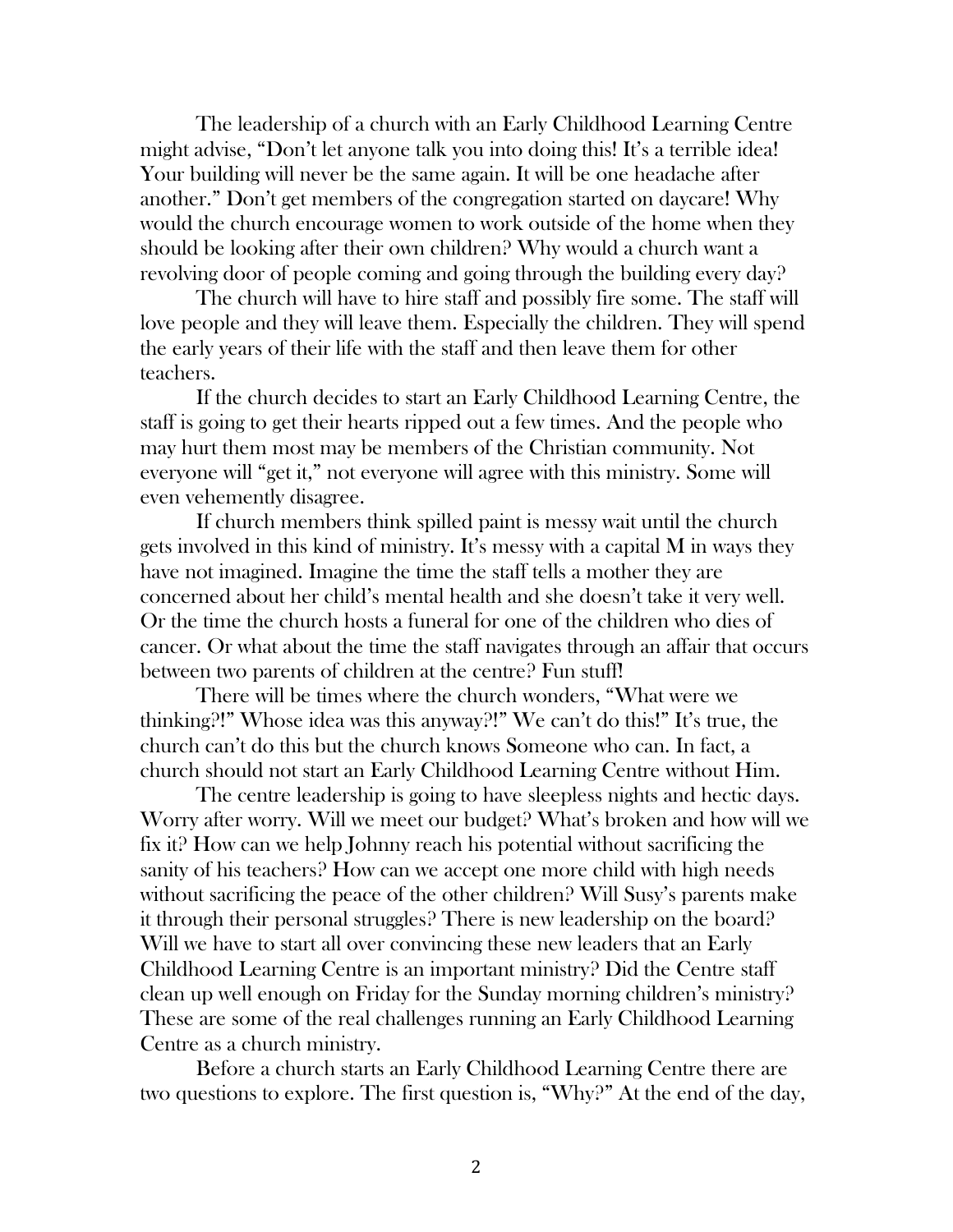week, month, and year, having a Rock Solid "Why" is the only thing that will get the church through the hard stuff.

The second question is, "Who is going to do it?" Can the church hire a ministry staff who are called by God to minister to families at an Early Childhood Learning Centre and who are deeply committed, licensed Early Childhood Educators? Is the church behind them 100 percent?

## The Elephant in the Room

There is an elephant in the room. The dreaded "D" word: Daycare. Why is the church encouraging women to work outside the home and allow someone else to "raise" their children? While daycares serve fathers as well the conservative evangelical argument against daycare for children focuses more often on mothers. Some members of the church community will argue that daycare is the cardinal sin of evangelical motherhood and a terrible thing to do to children and families. This is a pretty big elephant.

In the wake of Canada's Truth and Reconciliation discussion, always in the back of daycare staff minds when working with children is the question: are we causing harm? Child development researcher, Lian Tong, analysed the results from a Haley and Stansbury experiment on the effects of childcare on children:

The amount of time that a parent or teacher is willing to spend teaching, listening to, playing with, and exploring with the child the more socially, emotionally, and educationally developed the child will become. Whether that child receives the majority of his or her care at a centre or at its house, the biggest factor in deciding what will have the best effect on the child will be those willing to put in the time it and effort it takes to properly develop a child's social, physical, and academic skills.

Whether at an expensive facility or relatively inexpensive, children who attend daycare facilities tend to develop social skills more quickly than children of the same age group that are reared at home. They communicate better with children of the same age and often try harder to communicate with those that are younger than them, by using patience and taking different approaches at presenting data.

"The first few years of a child's life are important to form a basis for good education, morality, self-discipline and social integration. Consistency of approach, skills and qualifications of caregivers have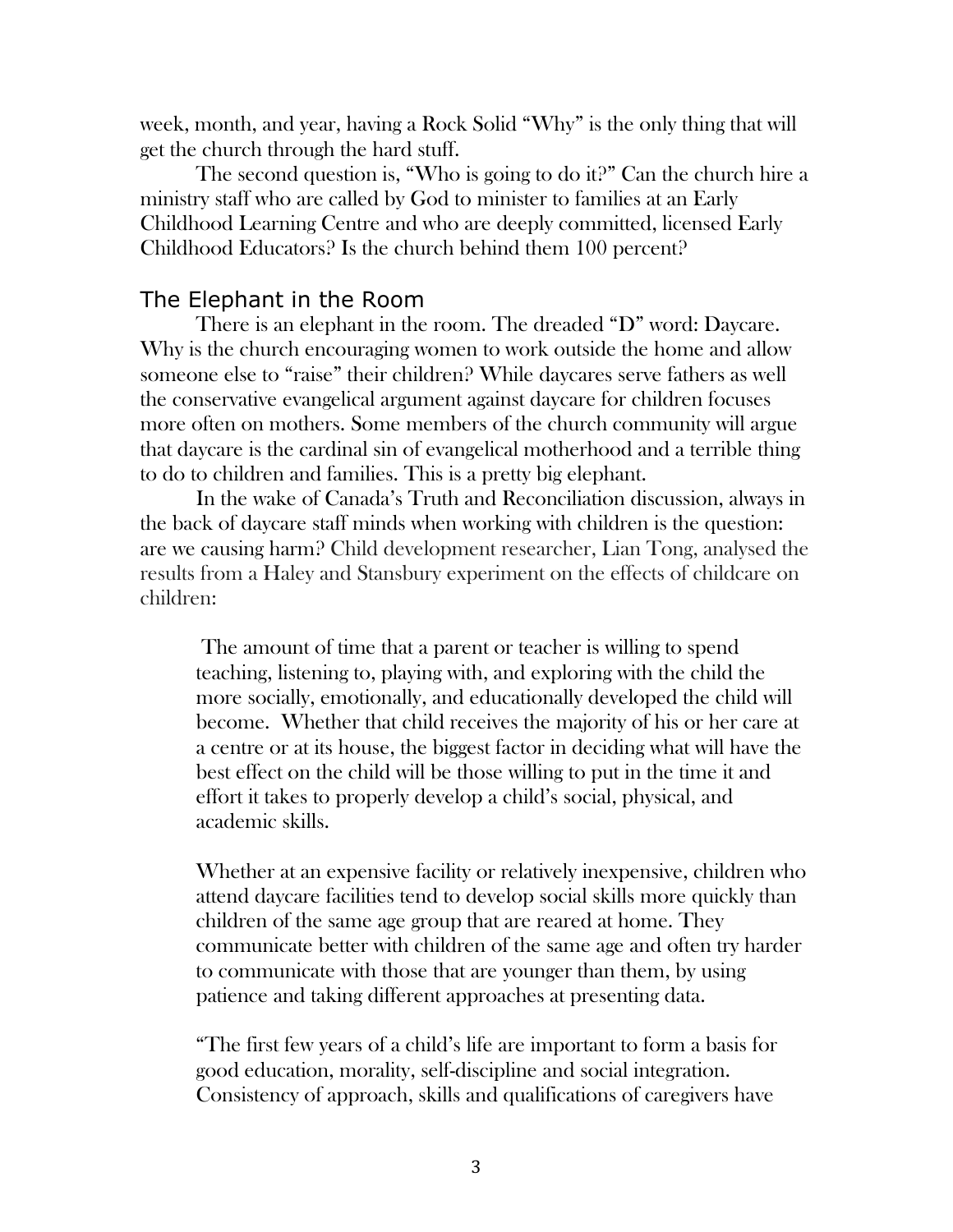been shown in many studies to improve the chances of a child reaching his or her full potential."<sup>1</sup>

During the family's social evolution the task of raising children and particularly the role of motherhood has taken many forms. While the topic is too complex to discuss fully in this paper a brief overview may be helpful.

Early in recorded history, tribal cultures cared for children as a community. The family, for much of history, has been a multi-generational economic entity with all members participating in sustaining the family's productivity. More recently, particularly in the western world, capitalism and the industrial revolution changed the idea of motherhood and gave rise of the nuclear family. The wet nurses of the early nineteenth century gave way to the British Nannies of the late nineteenth century. Families moved to post industrial revolution suburbs and by the 1920s sentimental Victorian maternalism had been demolished and family childcare models were reshaped in life- altering ways.

In America, the caricature of the Antebellum Mammies and the Jim Crow America black domestics were replaced by the June Cleavers of the 1950's. Post-World War II women increasingly began taking on careers and by the 1960s "moral motherhood" had been traded for "scientific motherhood."<sup>2</sup> The role of childcare provider continued to evolve with society looking more and more to experts and trained professionals to provide early childhood care and education.

What the role of motherhood should be continues to be fought over by authors like Amy Chua in her book Battle Hymn of the Tiger Mother. Chua compares the merits of being a strict Asian mother to those of a permissive Western mother.<sup>3</sup> James Dobson's suggestions for how to live guilt-free in motherhood can leave a mother in 2019 feeling like a failure.

In their book *Passionate Housewives: Desperate for God: Fresh* Vision for the Hopeful Homemaker, Jennie Chancey and Stacy McDonald note that "many times, without a scriptural model, the 'professional mom' creates a child-centered home—a fantasy household that is best described as an ultimate playground."<sup>4</sup> Mothers in the Bible would have largely been

 $\overline{a}$ 

<sup>&</sup>lt;sup>1</sup> Tong, Lian, et al. "Early Development of Empathy in Toddlers: Effects of Daily Parent–Child \Interaction and Home-Rearing Environment." Journal of applied Social Psychology. 42.10 (2012): 2457-2478. Web. 8 October 2013.

<sup>2</sup> Plant, Rebecca Jo, "Mom: The Transformation of Motherhood in Modern America," University Of Chicago Press, May 21, 2012

<sup>&</sup>lt;sup>3</sup> Chua, Amy "Battle Hymn of the Tiger Mother," Penguin Books; Reprint edition (Dec 27 2011) <sup>4</sup> Chancey, Jennie and McDonald, Stacy, "Passionate Housewives: Desperate for God: Fresh Vision for the Hopeful Homemaker," Vision Forum (October 2007), 24-25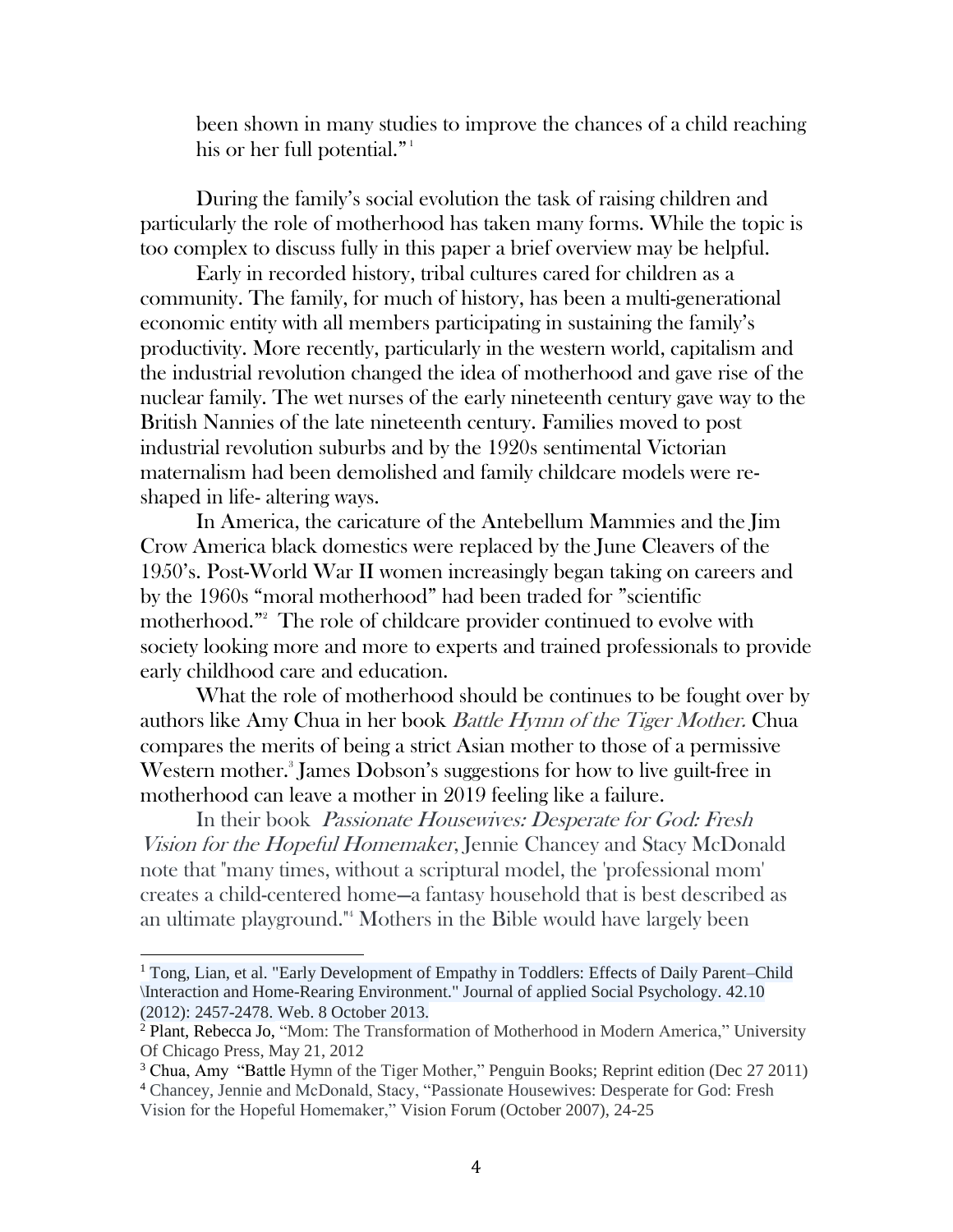members of nomadic tribes (Sarah, Leah, Rachel), servants or slaves (Hagar, Jochebed) or members of agrarian societies (Rebekah.) Probably the most comprehensive role of a mother in the Bible is described in Proverbs 31. This woman seems to have it all, thriving career, global influence, happy children and a satisfied husband. She purchased land, participated in agriculture, managed staff, organized her family, did the shopping, and participated in the local and global economic marketplace. She must have been exhausted. However, she had help. Probably some of the servants she managed were early childhood educators.

In the Bible there are a wide variety of women doing a plethora of different things in God's world. Whether one is a man or a woman Christians will agree that when God calls they need to listen. Jesus commended Mary for sitting at his feet with Lazarus, to listen to him teach. He reprimanded Martha for fussing about the housework. The Old Testament holds Deborah, the wife of Lapidoth, in high regard for her political and military role. The text does not state that Deborah was a mother but neither does it state that she was barren. The likelihood that she was a mother is high and yet she was an active religious and political leader in her community. Whether one is a Mary, a Martha, a Deborah or the archetypical Proverbs 31 woman, the church should trust parents to obey to what God is calling them to do. It needs to be okay for Martha to stay at home and do the housework and it needs to be okay for Mary to study scripture and for Deborah to be a leader. The church needs to accept the choices families make for themselves.

Most people would agree that over the last century defining motherhood has been controversial. Agrarian, tribal, and hunter gatherer societies, pre- and post-industrial capitalism, industrialization, and modernization have changed the face of motherhood and childhood. Whether a woman chooses to be a stay-at-home mother or be a career mother, the ideals of motherhood have drastically shifted in the  $21<sup>th</sup>$  century and there is no turning back the clock.

Currently Western society is experiencing a shift in gender roles that leaves many nostalgic for their mother's home cooking and domesticity. Social norms change as society adapts to the current political and economic climate. More recently, new understanding of women's contribution and the place of children in society has also shifted social norms.

From the world's perspective, in 2019 many churches are still having old discussions about topics that are no longer relevant. Whether all women always should stay at home with their children is not worth arguing about any

l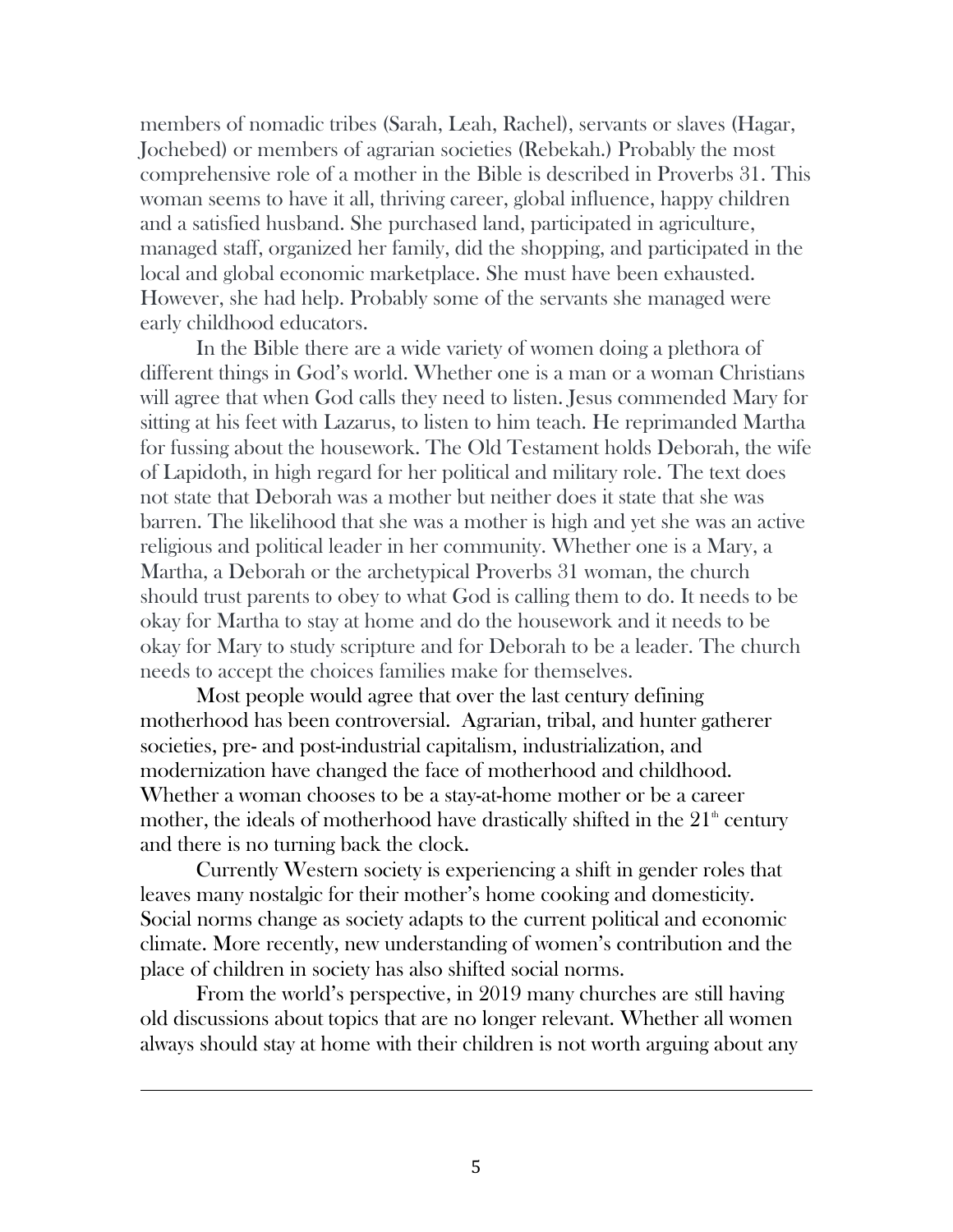more. If churches want to be relevant in their society they have to recognize that the rest of the culture is far past the conversation being about mothers working outside the home and whether or not they should put their children in daycare.

It is important to understand that what is often described as the "traditional" family is actually not so traditional. In reality the nuclear family is a relatively new vignette in the historical family photo album. The truly historic structure of the family actually is closer to the often-used quote "It takes a village to raise a child."

An equitable society includes the contribution and the participation of all its members. A problem with rigid gender roles promoted by many conservative Christians is that they limit more than half the population's direct involvement and influence regardless of gifting and ability. Saying women have only one role and only one way to contribute is not only inaccurate, it is also harmful.

Nicholas D. Kristof and Sheryl WuDunn in their book Half the Sky offer statistics and information on gender inequality to argue that "in this century the paramount moral challenge will be the struggle for gender equality around the world."<sup>5</sup> The issue of gender inequality and poverty is often thought to be a developing world problem but in God's economy a human problem anywhere in the world is also a problem for Christians. Kristof and WuDunn quote a Chinese proverb: "Women hold up half the sky." While it would seem that the sky needs both men and women to hold it up, it appears that women hold up their half of the sky in a particular way.

Evidence has mounted that helping women can be a successful povertyfighting strategy anywhere in the world  $\ldots$ <sup>6</sup> Women's empowerment helps raise economic productivity and reduces infant mortality. It contributes to improved health and nutrition. It increases the chances of education for the next generation.<sup>7</sup>

French foreign minister Bernard Kouchner, who founded Doctors Without Borders believes that, "Progress is achieved through women."<sup>8</sup> Kristof and WuDunn call the reader "to join an incipient movement to emancipate

 $\overline{\phantom{a}}$ <sup>5</sup> Kristof, Nicholas D. Kristof and WuDunn, Sheryl, "WuDunn *Half the Sky*," Vintage; Reprint edition, June 1, 2010, (introduction xvii).

<sup>6</sup> Nicholas D. Kristof and Sheryl WuDunn *Half the Sky*Ibid, (introduction p. xix).

<sup>&</sup>lt;sup>7</sup> Ibid, xx, Kristoff and WuDunn also state that many of the problems women and children face in the developing world, are also evident in wealthier countries.

<sup>&</sup>lt;sup>8</sup> Ibid,, the authors state supporting data cited from World Bank, UNICEF, The United Nations Development Program and other organizations to support this theory,. xx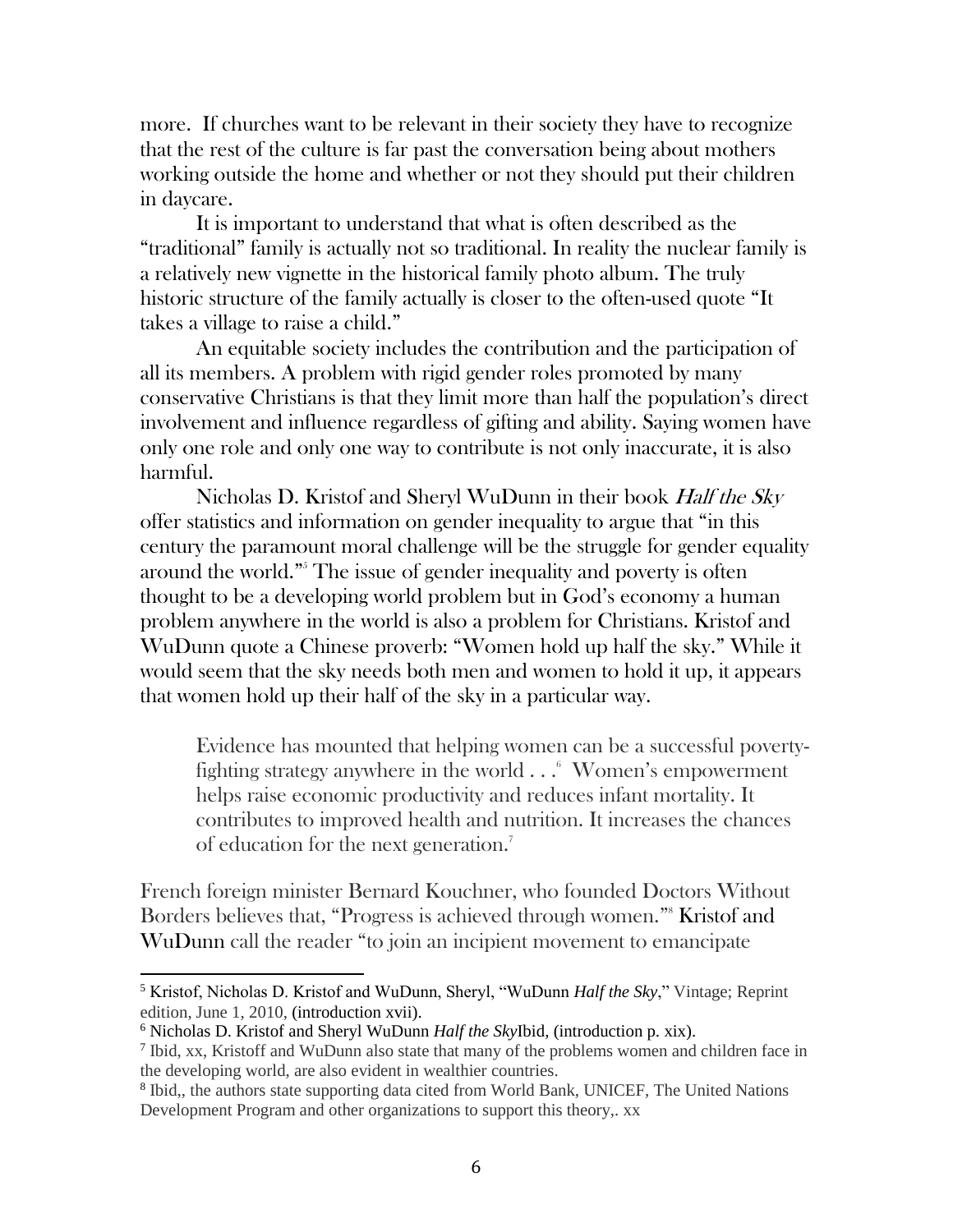women and fight global poverty by unlocking women's power as economic catalysts." 9

 It is well known through the work of such organizations as Opportunity International that the most effective way to fight poverty, inequality and the abuse of women worldwide is to give women power in the marketplace.

"Study after study has taught us that there is no tool for development more effective than the empowerment of women. No other policy is as likely to raise economic productivity, or to reduce infant and maternal mortality. No other policy is as sure to improve nutrition and promote health – including the prevention of HIV/AIDS. No other policy is as powerful in increasing the chances of education for the next generation. And I would also venture that no policy is more important in preventing conflict, or in achieving reconciliation after a conflict has ended. 10

When a church invests in a woman, she will invest in her children, their education, and the community. Further, when a church provides a wellthought-out education and care plan for her young children, the impact of that investment is multiplied.

Investing in a woman's understanding of her value, that is, her understanding of her authentic self, frees her to participate in social, political and economic spheres allowing her to have more influence as a cultureshaping member of society. The church has an opportunity to recognize the value of all voices in our society - men, women and children - bringing the family together as a whole unit, all equally involved in the life of the community. Jesus displayed a new and radical attitude toward women and children. In the struggle to end the oppression of women, Jesus' followers have the opportunity to take a leading role in women's rights and empowerment and in the education of the next generation.

## Cultural Relevance

During the years when children's emotional attachments are being formed the church has the opportunity to influence the next generation through early childhood education initiatives. A significant contribution to global equality for women could include providing excellent, well-thought-out early childhood education and childcare so that both men and women can

<sup>9</sup>Ibid, xxii

l

<sup>&</sup>lt;sup>10</sup>Annan, Kofi<https://opportunityinternational.ca/what-we-do/key-focus-areas/global-women>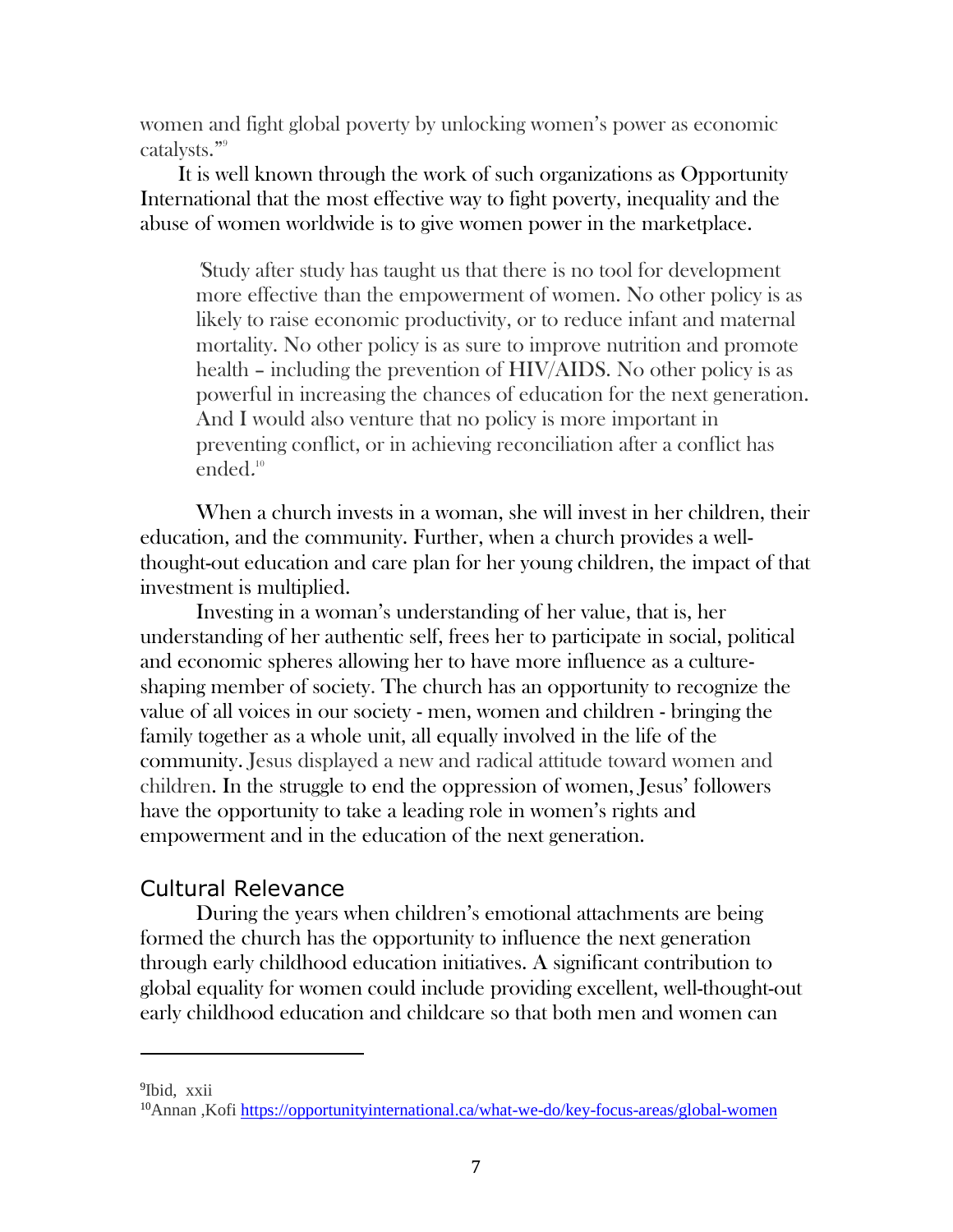participate in and have influence in the market place and in local and global conversations.

Further, it can be said that by educating the child, in an environment that recognizes children as a citizens with valid voices of their own, we also equip them to be culture-shapers. When that education stems from an understanding of relationship to God, the creator and sustainer of the universe, the opportunity to raise up the next generation of culture-shapers is powerful. Men, women, and children equally recognized as citizens contributing to society have the power to balance inequality. Together they hold up the sky.

Research by George Barna states that many Millennials (1980 and 1995) find church to be irrelevant.<sup>11</sup> Raised by Generation X (1965-1980) parents who chose to leave their Christian roots,<sup>12</sup> Millennials often express negative feelings toward the church based on either personal experience or family history. Canadian research indicates that the

unaffiliated and a significant portion of Census affiliates have raised their children to have No Religion…looking at those with No Religion not only minimizes the scale of what has taken place; it also fails to capture the extent and depth of a wider cultural change – that Canada has become a post-Christian country.<sup>13</sup>

Consequently, children of Millennials have no experience with as well as no emotional attachment to the church. It is not uncommon for Christian early childhood educators to meet young parents today who have never been to a religious service for worship or any other reason. Even weddings and funerals are not held in church buildings any more. $14$ 

As a result the modern family tree is stunted; it has shallow roots. Many Gen X grandparents were disillusioned and rejected the church, consequently the church is irrelevant to their Millennial children, and their grandchildren's vague notions of the church is gleaned from bad press or TV sitcoms and dramas. It has been argued that for the next generation the church may not be

<sup>11</sup> https://www.barna.com/research/americans-divided-on-the-importance-of-church/#.VhxhLVy6FD

<sup>&</sup>lt;sup>12</sup> https://www2.deloitte.com/insights/us/en/economy/issues-by-the-numbers/understandingmillennials-generational-differences.html#endnote-sup-1

<sup>&</sup>lt;sup>13</sup> Clarke, Brian and Stuart Macdonald. "Leaving Christianity: Changing Allegiances in Canada Since 1945" Montreal & Kingston: McGill-Queen's University Press, 2017, 196.

<sup>14</sup> https://www.barna.com/research/americans-divided-on-the-importance-of-church/#.VhxhLVy6FD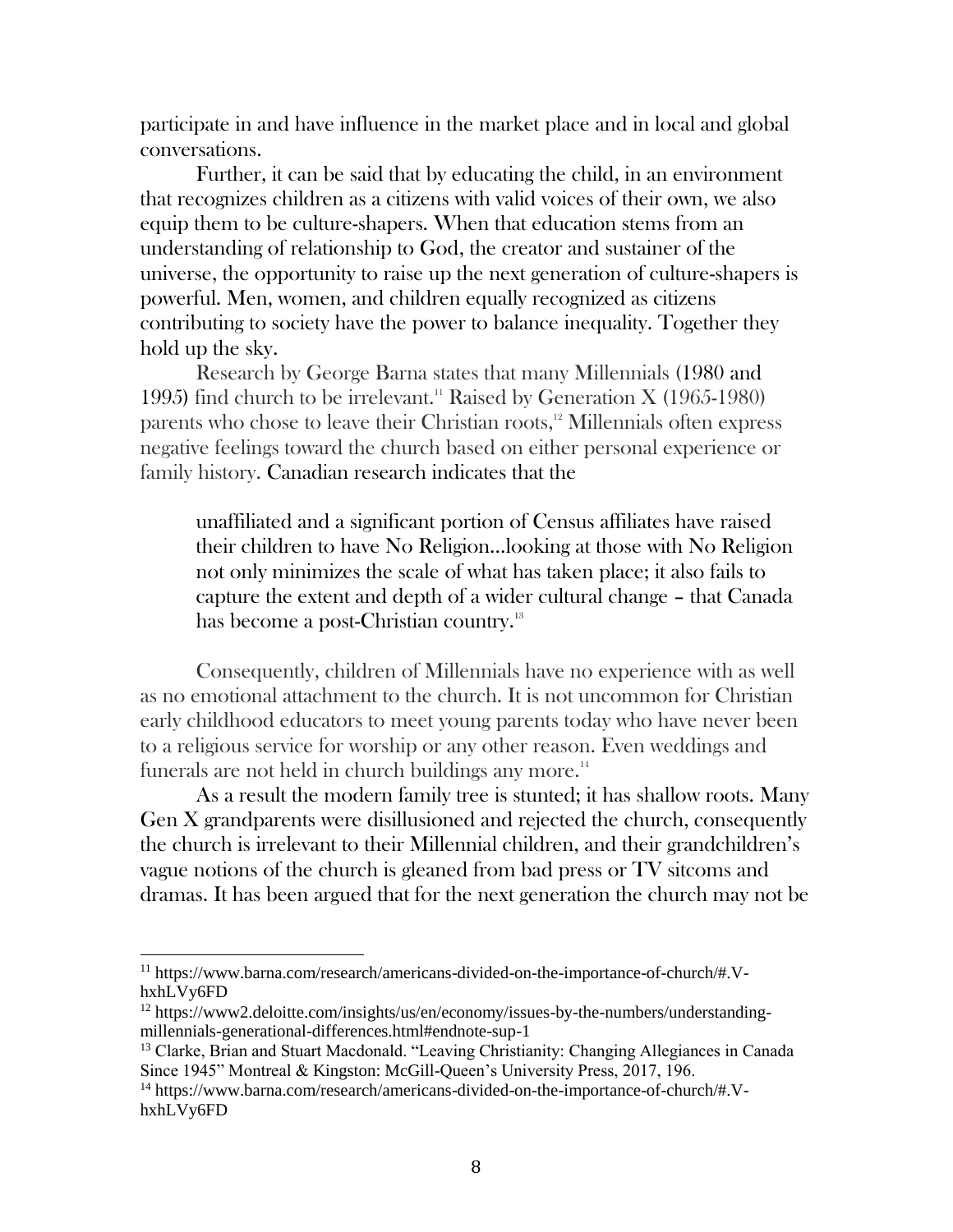on their radar at all.<sup>15</sup> When Christian influence is removed it will be no surprise that moral values shift. John S. Dickerson in his book *Hope of* Nations gives evidence of unrestrained moral deterioration to the point that everyone does what is right in his or her own eyes.<sup>16</sup> History tends to be malleable in the hands of humans. And collective memory is often susceptible to the interpretation of popular culture.

When a church chooses to run an Early Childhood Learning Centre as a ministry, it is an opportunity to influence and shape the culture around the family. The philosophy of some Christian Early Childhood Learning Centres is that parents are the primary care givers of their children and the Centre comes alongside, as early childhood educators to support the family and influence child development and parenting practices. One way a Christian centre might be different from a secular centre is by offering flexible hours and part-time spaces, thereby encouraging parents to arrange their schedules to be with their children as much as possible.

The BC Early Learning Framework states that the early years are a time when attitudes and attachments are forming.<sup>17</sup> Developing early attachment to God is crucial if a child will in the future be open to accepting salvation. The child needs a foundation for the path he or she will later walk. The Prophet Samuel is an excellent example. He was only a preschooler when his mother left him at the temple but she had already instilled in him a heart for God that carried him through his whole life.

An Early Learning Centre gives the church an opportunity to be front and centre with support and care. When the children are young the family is vulnerable. Through the ministry of an Early Learning Centre the church can offer educational resources, pray to strengthen, and encourage the family. Often when crisis hits, people are more open to exploring what a relationship with Jesus might look like. The experience of staff at Christian centres is that families appreciate prayer in times of crisis. One mother introduced herself as an agnostic when enrolling her child. She was told, "At this centre we pray and talk about God's love for each person. If you are okay with that you are welcome here. We will accept you as you are as long as you can accept us as we are." The family enrolled and over the course of two years the centre staff walked through some significant challenges with this family. On their last day at the centre the mother told the director, "I never thought I would say this

<sup>15</sup> Clarke, Brian and Stuart Macdonald. "Leaving Christianity: Changing Allegiances in Canada Since 1945" Montreal & Kingston: McGill-Queen's University Press, 2017

<sup>&</sup>lt;sup>16</sup> Dickerson, John S., "Hope of Nations" Zondervan, June 5 2018, 139-169

<sup>&</sup>lt;sup>17</sup> BC Early Learning Framework, 2008, 10 [https://www2.gov.bc.ca/gov/content/education](https://www2.gov.bc.ca/gov/content/education-training/early-learning/teach/early-learning-framework)[training/early-learning/teach/early-learning-framework](https://www2.gov.bc.ca/gov/content/education-training/early-learning/teach/early-learning-framework)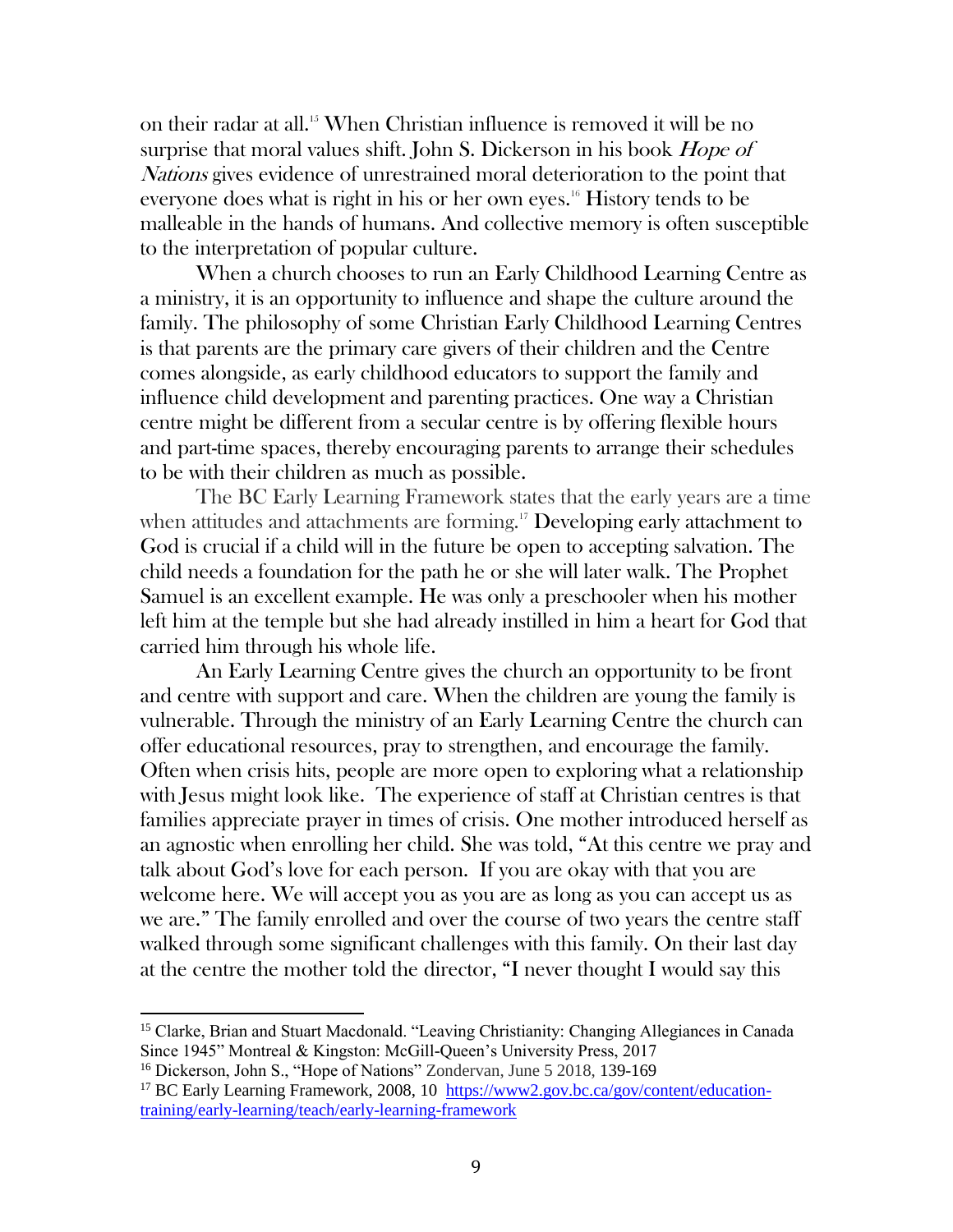but I believe there is a God and that he hears my prayers." It is no surprise that when anyone has a need and someone meets that need in a tangible, authentic way hearts are softened. John S. Dickerson, in his book Hope of Nations, indicates,

We are now beginning to taste a culture in which a majority of influencers have been taught to reject, mock or disdain the Christian Bible, the Ten Commandments, and the Christ who claims to be the Way, the Truth, and the Life.<sup>18</sup>

Further he states "cultural leaders have zero historical understanding of the Christian influence in the land they inherit."<sup>19</sup>

 The church has the opportunity to work with a generation that has no preconceived ideas or excess baggage about faith and what it means to have a relationship with the Saviour. While the parents of this generation may still have a conscious memory of church, if what Dickerson is saying is true, the next generation may have zero prior knowledge of, no memory of engaging with church and therefore could possibly have less negative biases toward Christianity. If the church engages thoughtfully with the next generation they may recognize the glorious gift Christ's salvation really is. It may in fact be the spirituality this generation is looking for.

Families who have no previous experience with church may be hesitant to engage at first. As families build relationships with staff who care for them, pray for them, and gently introduce them to God's love, they come to a place of longing for something better. Eventually they attend events or services and staff report them saying with pleased surprise, "It was not what I was expecting." "It was more relevant and enjoyable than I expected." Parents have told staff, "I never knew I could experience such peace just by hearing about God." Or "I see something different in you and I really want the kind of friendship you have with Jesus."

 Based on discussions around the British Columbia government's Early Years Strategy, Canadians care deeply about children and, at least in theory, want to invest in them.

'To build a strategy to improve childcare, early childhood development and learning opportunities, we consulted with those who know best: parents and early childhood experts,' said Premier Christy Clark. 'Their ideas led directly to our provincial Early Years Strategy. It's

 18 Dickerson, John S., "Hope of Nations" Zondervan, June 5 2018, 25

<sup>&</sup>lt;sup>19</sup> Dickerson, John S., "Hope of Nations" Zondervan, June 5 2018, 64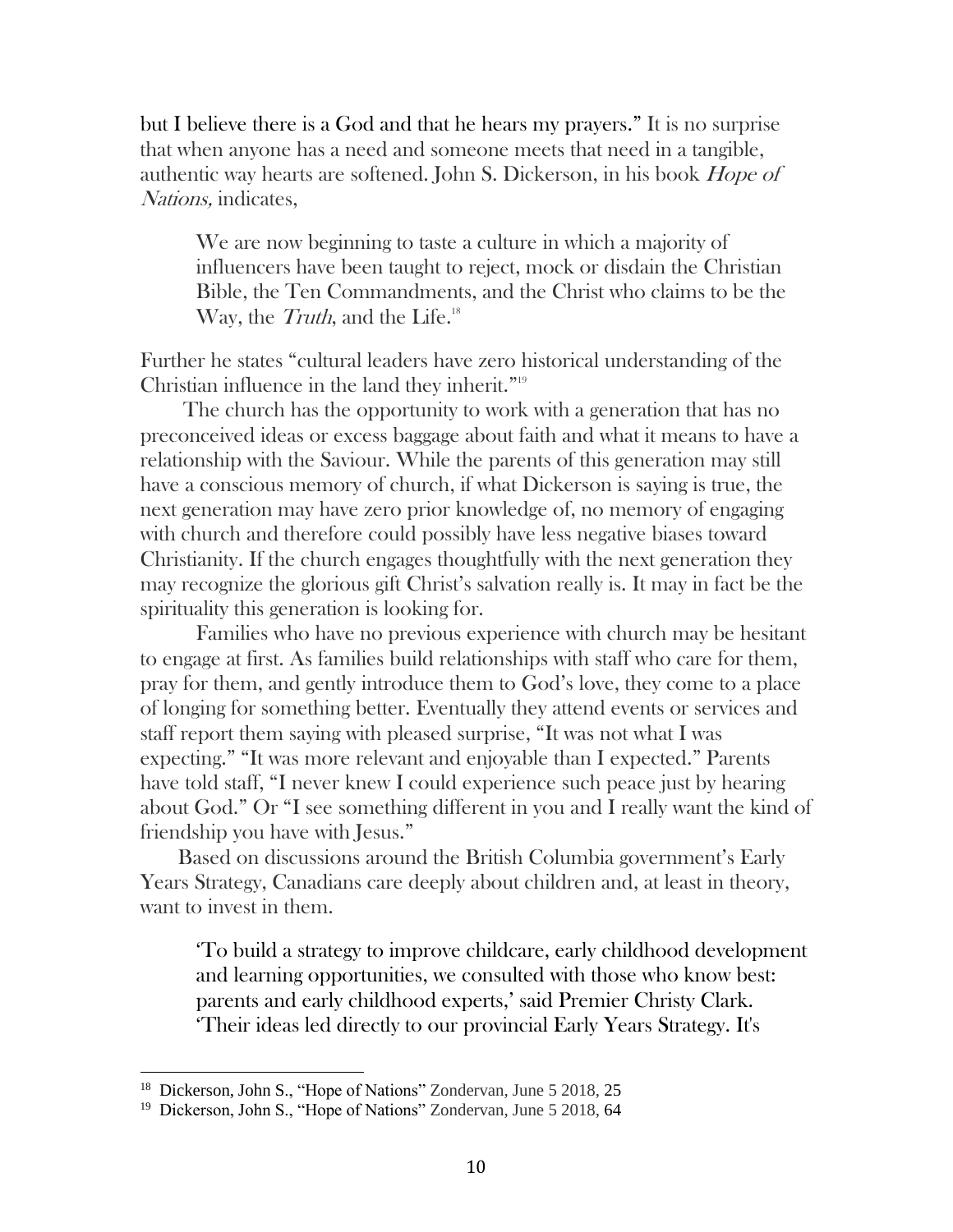about helping parents balance the demands of work and raising a family, and setting children up for lifelong success.'

The B.C. Early Years Strategy is an eight-year government commitment to support early childhood development and help families with child care. Government spending on early years services will increase by \$76 million in the first three years of the strategy<sup>20</sup>

In a country where the church may seem to be irrelevant, churches have been invited to join the Early Childhood Education conversation. If one reads the recent documents put out by the BC government on their plans for Childcare in the province it becomes evident that the door is open for churches to engage.

In a province as diverse as B.C., views about childhood and children may differ profoundly, and these differences can both challenge and enrich the dialogue about early childhood. Whatever your own image of the child, the framework provides information and ideas to reflect upon, and to encourage you to take part in the dialogue about children and childhood. $21$ 

In the BC government's New Spaces Funding application guidelines it is clear that non-profits are eligible to participate in the resources being made available,

We also know that child care is not a one-size fits all model, and each family has unique needs. That's why our plan encourages partnerships, not just with school districts, but also with local governments, First Nations, and non-profit organizations.<sup>22</sup>

Church-run childcare centres in BC have already taken advantage of the parent fee reduction, wage enhancement and capital funding monies that are available.

Learning does not take place in isolation. Educators, parents and children are co-learners who have the opportunity to participate in how early childhood learning shapes the future. Many post-secondary schools in BC

<sup>20</sup> https://news.gov.bc.ca/stories/premier-unveils-bc-early-years-strategy

<sup>&</sup>lt;sup>21</sup> BC Early Learning Framework, 2008, 4. [https://www2.gov.bc.ca/gov/content/education](https://www2.gov.bc.ca/gov/content/education-training/early-learning/teach/early-learning-framework)[training/early-learning/teach/early-learning-framework](https://www2.gov.bc.ca/gov/content/education-training/early-learning/teach/early-learning-framework)

<sup>&</sup>lt;sup>22</sup> https://www2.gov.bc.ca/gov/content/family-social-supports/caring-for-young-children/runningdaycare-preschool/childcare-new-spaces-fund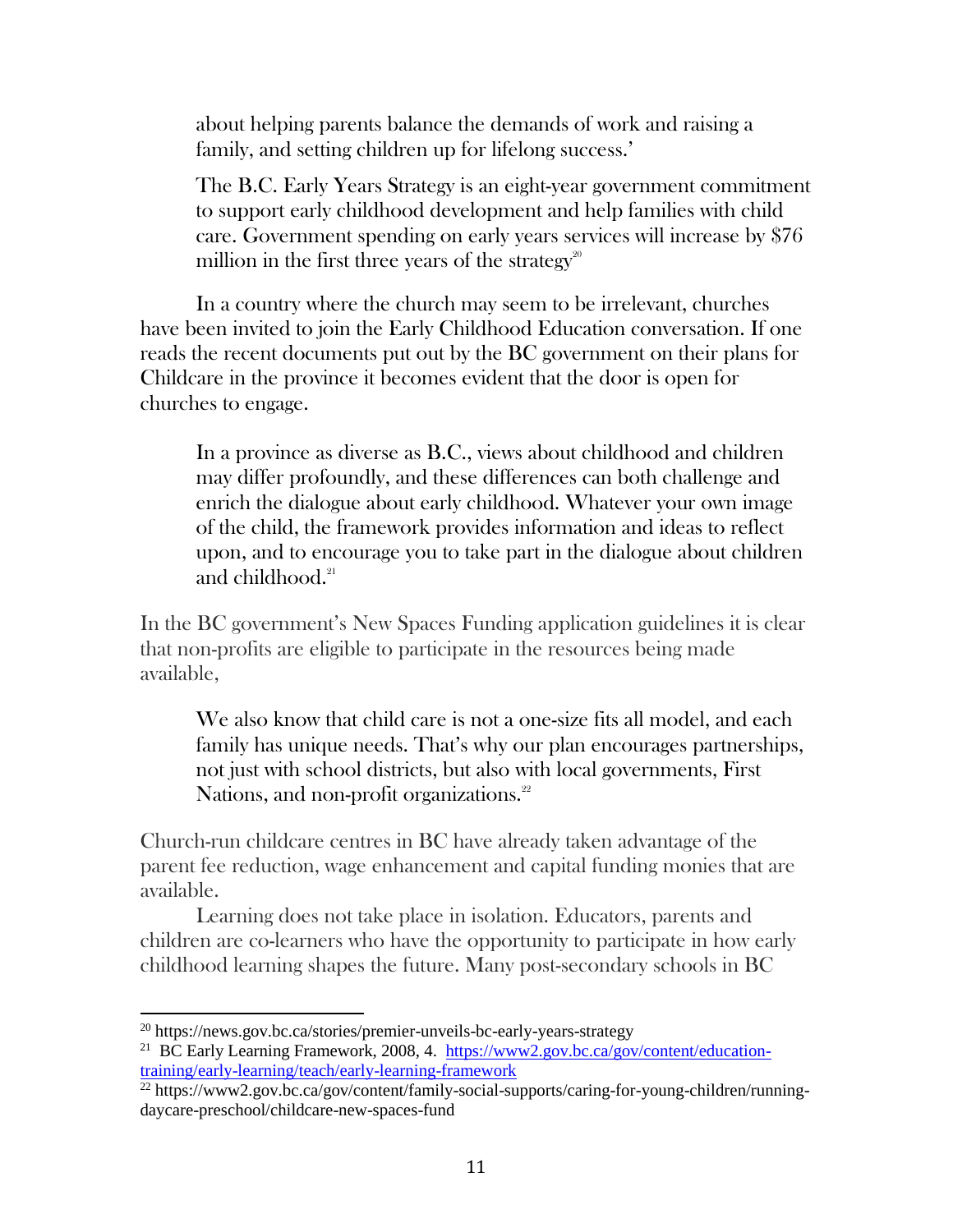have invited church-run centres to join them as co-learners by hosting practicum students. It may be that in some spheres of culture churches have little influence but BC's Early Childhood Educators have recognized the need to for all the voices to be heard in caring for and educating children, participating in the development of teachers, and supporting parents.

Just as the early years are formative for language acquisition, brain development and social development, the early years are also crucial for forming attitudes and values. An Early Childhood Learning Centre has the opportunity to influence the whole family during a particularly vulnerable time in its life cycle and to provide an opportunity for culture-shaping communities to form.

Not only did Jesus portray a new and radical attitude toward women, he also elevated the presence of children. A key component of Early Childhood Education in BC is making children visible in the community. Children are fierce and wild and beautiful and competent and complicated and often forgotten citizens of our society, who have real value to contribute.

Young children's powerful drive to learn is inextricably linked to their emerging identities as members of social, cultural, linguistic, and geographic communities. Children's curiosity inspires them to interact with other people, and with things and places in their environments, virtually from birth. It is in the dance between children and other children and adults that language and culture are created and recreated from generation to generation. In this dance, children are sometimes the leaders, and adults the followers, and vice versa. Adults' responses to children's activities—whether they respond, the appropriateness of their responses, and the creativity of their responses—affect young children's early learning capacities and their growing sense of themselves as members of their communities. These interactions also give adults the opportunity to learn, grow, and change, and to cultivate a disposition that welcome children's contributions.<sup>23</sup>

The BC Early Learning Framework (ELF) is a document that guides the practices of Early Childhood Education centres across the province. The deep valuing of children that is present in the BC Early Learning Framework is compatible with what Jesus modeled the day he reprimanded his disciples for sending the children away. In essence Jesus said, "I see you, children, you matter in my kingdom." He did the same for women. It seems fitting that

l

<sup>&</sup>lt;sup>23</sup> BC Early Learning Framework, 2008, P 10 [https://www2.gov.bc.ca/gov/content/education](https://www2.gov.bc.ca/gov/content/education-training/early-learning/teach/early-learning-framework)[training/early-learning/teach/early-learning-framework](https://www2.gov.bc.ca/gov/content/education-training/early-learning/teach/early-learning-framework)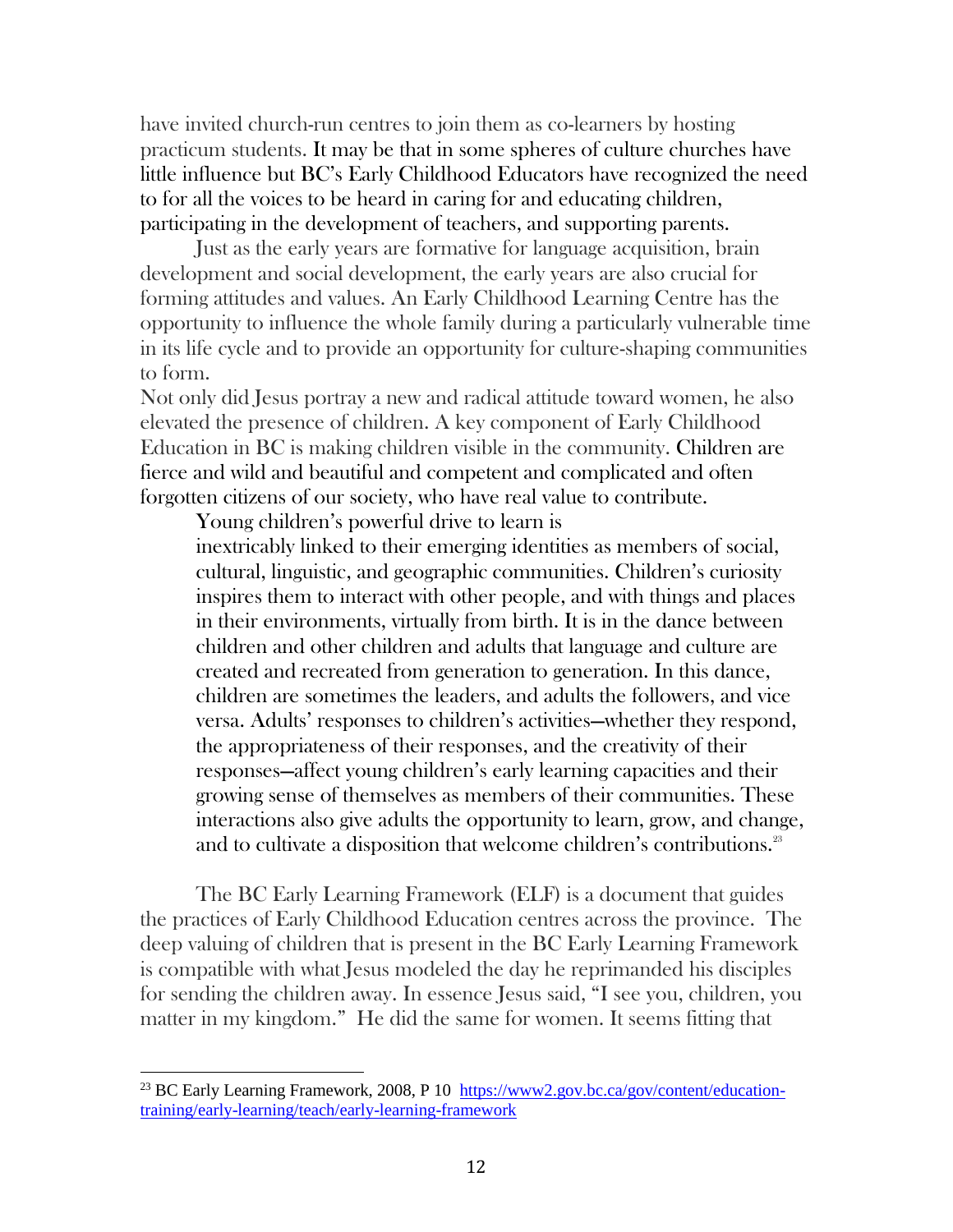Christians should emulate Jesus' radical inclusion of both women and children in the public life of the community.

Using the power, wealth and influence of the church, to lead our communities and our world toward a more equitable future for both women and children is a worthy ministry. Providing exceptional early childhood education and care is one way the church can relevantly participate in community building and a more equitable future.

What if the church reimaged an Early Childhood Learning Center as a community group based on affinity around a group of children and their families? Author Brad House in his book Community says,

Think what could happen if we built our community groups with the freedom to contextualize and express community in whatever way best reaches the individual neighbourhood of that group, taking the gospel into 'every sphere and domain of society.' What unique expressions of community could be possible if we entrusted our church with the mission $2^{24}$ 

Contextualizing our communication of the gospel to a particular group of children and their families has the potential to help the church "think differently about community groups, including their function, rhythms and engagement with culture."<sup>25</sup> House challenges the reader to a bold new paradigm for community groups and a vision for God to work in amazing ways. 26

In a transient culture people arrange them selves by affinity, House says, for example people often arrange based on life stage. An early learning ministry is a perfect example of people arranging themselves in such a way. Parents in approximately in the same life stage with similar needs join a group that meets that common need: Early Childhood Learning Centre.

All people seek community but often find themselves in isolation searching for belonging in places that don't address the cause of that isolation. They don't recognize that their deepest need is to know their Creator. "Community is for us a declaration of the overwhelming love of God, a tangible proclamation of the reconciling work of the cross."<sup>27</sup> At the core of social justice, equality and growing up in a scary and confusing world is the

<sup>&</sup>lt;sup>24</sup> House, Brad, "Community: Taking Your Small Group Off Life Support" Crossway, Sept. 7 2011,

<sup>78</sup>

 $25$  Ibid, 23

<sup>26</sup> Ibid, 87-88

<sup>27</sup> Ibid, 34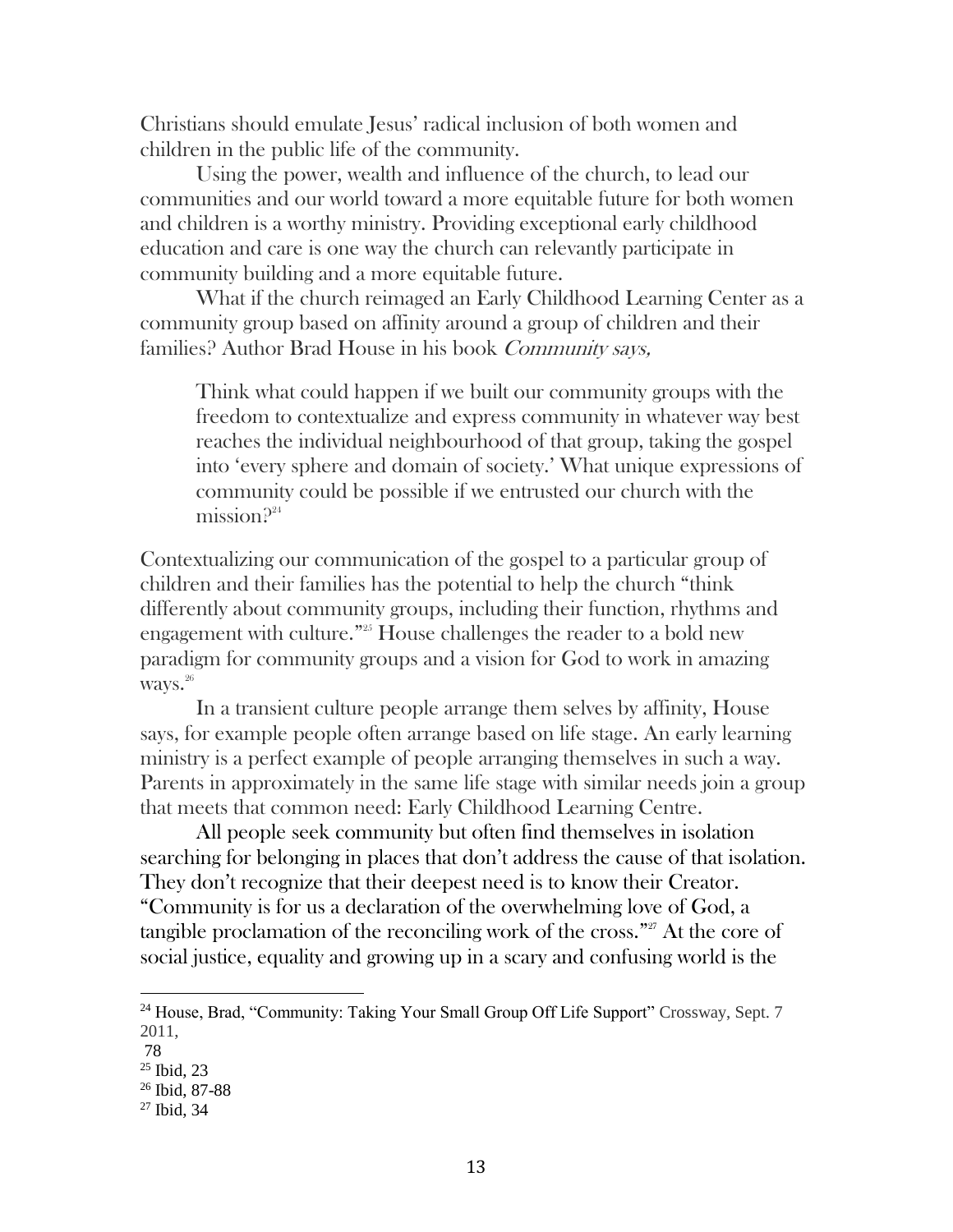need to know who we are in Christ. This is what sets the Church-run Early Childhood Learning Center apart; it can offer of a safe place to explore knowing the Creator.

It might be argued that an Early Childhood Learning Centre is not a primary ministry of the church. If viewed as an entry level, come-see-what-weare-about community group it is elevated "above the peripheral ministries and will be key to creating momentum."<sup>28</sup> The opportunity to have so many nonchurch families interact with this unique community group on a daily basis is enormous.

Inspired by compassion, an Early Childhood Learning Centre gives children and their families a chance to learn about Christ in a positive, nonthreatening atmosphere. A centre has the unique opportunity to offer pastoral care to families who may otherwise never experience a touch from the church. Through the community that is possible at a centre the mission of the church to love people to life may be achieved. "As God's ambassadors on his mission. We get to share the gospel in every nook and cranny of the city."<sup>29</sup>

As has been stated, the church has been invited to join the community through Early Childhood Education initiatives. Viewing the Early Childhood Learning Centre as a community group creates potential to leave a legacy in our communities. As House says, "Strive for a legacy of transformation that will recall the life of your church as one that changed the lives of all who came into contact with it. Fight for the legacy of a church that changed the city within which it existed."<sup>30</sup> House cites studies that show Millennials have a tendency to want "belonging before belief."<sup>31</sup> An Early Childhood Learning Centre is a great opportunity to belong to a group that has front row seats in observing the church with out actually sitting in the front row of the church. Coming face to face with the community on a daily basis, engaging with and loving our neighbours in authentic rhythms of living makes transformation happen.

House talks about barriers and bridges to creating meaningful life-giving community. Based on his assessment of high and low energy barriers to community it would seem an Early Childhood Learning Centre has a very low energy barrier. Any barriers do not take much effort to overcome because the purpose of caring for and educating children is valued and wanted. As a space

 $28$  Ibid, 46

 $29$  Ibid, 67

<sup>30</sup> Ibid, 64

<sup>31</sup>Ibid, 132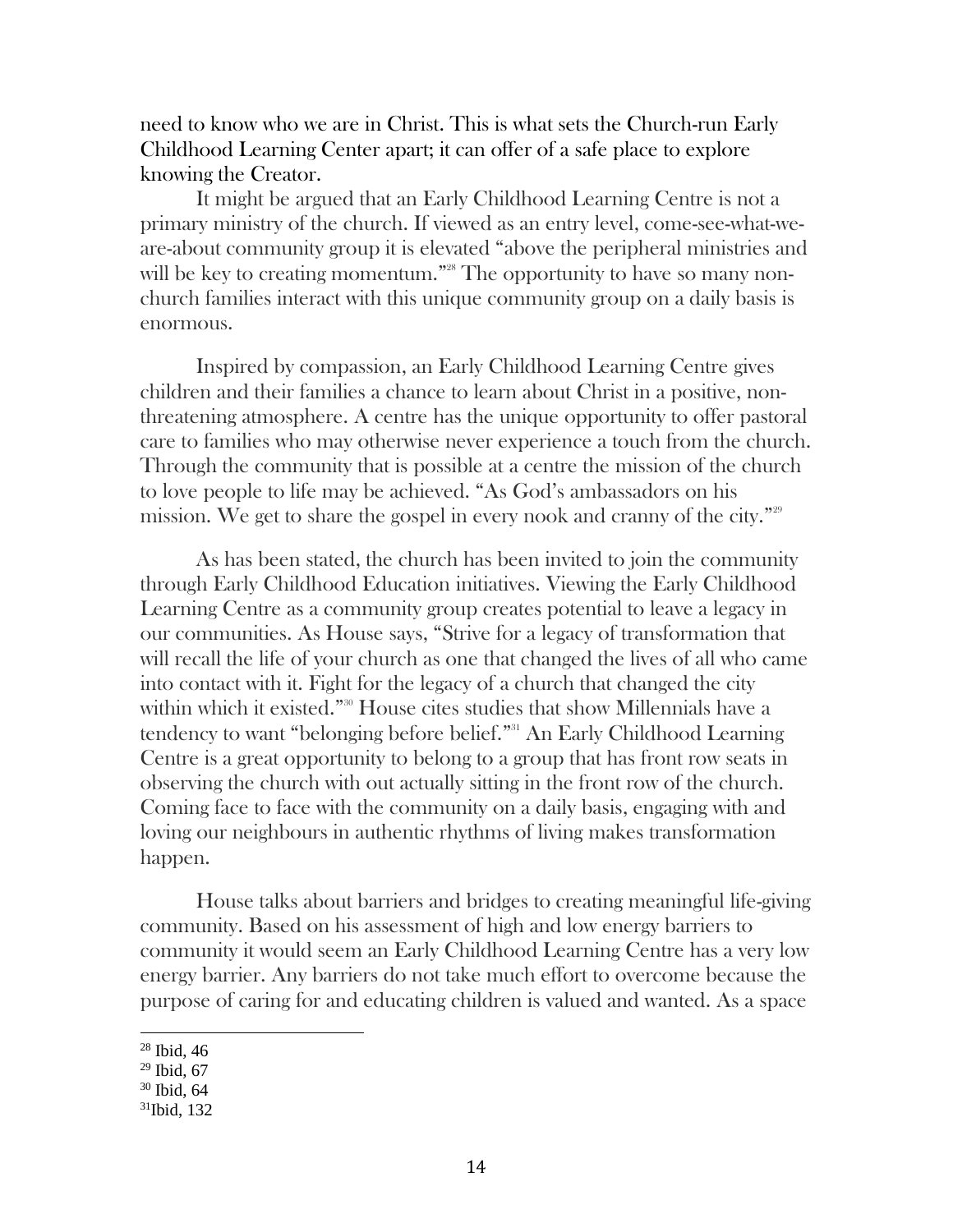for engagement early childhood learning has the capacity to build bridges with related child development organizations in the community. House suggests, "Partnering with organizations that have a common goal will begin to redefine the perception of the church in that neighbourhood."<sup>32</sup> Over time, being a consistent and reliable part of the community will give the Christian centre natural and organic opportunities to shape culture.

One of the core values of the BC Early Learning Framework (ELF) is telling the learning story in ordinary moments. House's suggestion of "inviting members of your community into the rhythms of your life" fits well with this value.<sup>33</sup> In the rhythm of ordinary moments the church has the opportunity to provide "gospel centred hospitality" in a safe space that "seeks to love people where they are."<sup>34</sup>

House's elements of community are easily established in an Early Childhood Learning Centre that is based on the BC Early Learning Framework As well, the Early Childhood Educators Code of Ethics and education practices being taught to Early Childhood Educators in BC all support the type of environment our churches should value for children.

#### **Summary**

Early childhood education and care is more than a women's issue. It is a societal issue. Canadian society must be inclusive of all citizens. Through Early Childhood Learning Centres churches have the opportunity to engage in transformative community that removes hierarchy and gives value to all as co-learners.

Churches must build relevant relationships with their communities. An Early Childhood Learning Centre has the potential to create relationships with external early childhood agencies such as child development consultants, social workers and post secondary educators. When churches invite members of the community into its space, they join the dialogue of co-learners considering ways of living in the world.

Canada is moving toward a deeper understanding and valuing of the child. It is in the embryonic stages of reshaping the paradigm of early childhood education. Trends in the Early Childhood Education field in BC, inspired by the Reggio Emilia philosophy of education, are the Image of the Child and creating authentic communities around Early Childhood Learning

<sup>32</sup> Ibid, 130

<sup>33</sup> Ibid, 97

<sup>34</sup> Ibid, 103